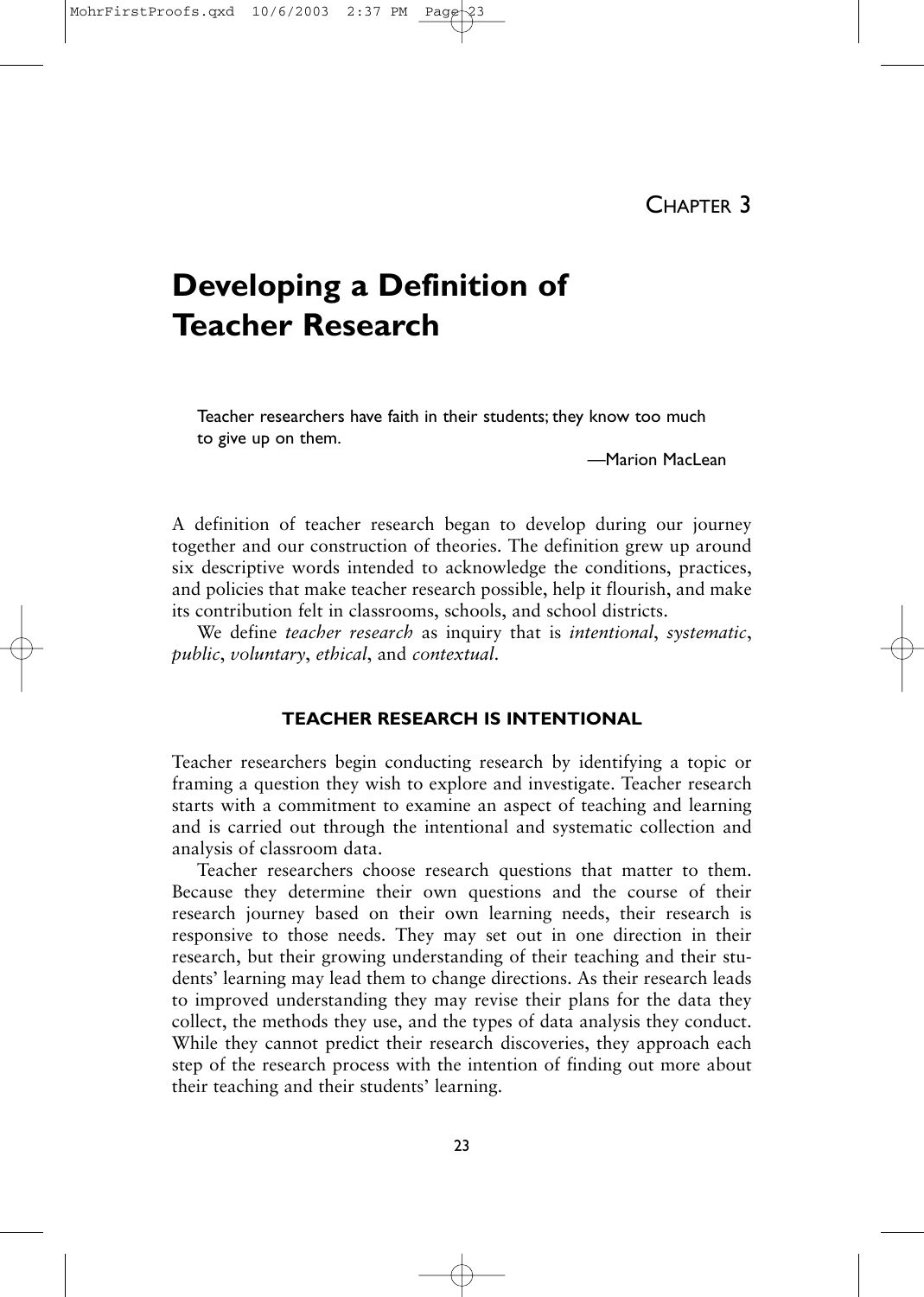24 What Leads to Teacher Research in Schools?

#### **TEACHER RESEARCH IS SYSTEMATIC**

Teacher researchers use methods and strategies to document the research process, identify assumptions, collect and analyze both qualitative and quantitative data, and articulate theories, findings, and implications.

Teacher researchers collect a variety of kinds of data to triangulate findings, engage in constant comparison of data they have collected, and check their interpretations with colleagues, students, or parents involved in the study. They respond to challenges to their thinking that other teacher researchers present to them during discussions or in response to drafts of research reports. They formulate theories in relation to their analysis. In these ways, teacher researchers systematically seek to establish an accurate and full picture of a teaching and learning context that will lead to deeper understanding of that context.

#### **TEACHER RESEARCH IS PUBLIC**

Although teachers' decisions to conduct research are individually determined, teacher research is a public endeavor. When teachers conduct research, they examine their assumptions, withhold judgments, and look at issues from alternative perspectives in an effort to make apparent to themselves that which has been unseen or silent. They intentionally shift from a private perspective to a more open, public perspective in order to encourage challenges to their understanding. Often, teacher researchers enlist both students and colleagues as co-researchers. They discuss with them their assumptions, their hunches, their data, their methods of data collection, and their data analysis and interpretations throughout the course of the research.

Teachers join in the professional discourse by reporting on their research. Efforts to make their research public involve sharing research processes, findings, and implications with colleagues in their schools and with those in communities beyond their schools through informal exchanges, the publication of research stories and research reports (both in print and on-line), and the presentation of their research at local, national, and international conferences. Teachers conduct research in order to understand better the workings of the classroom or teaching context, and they make their research public in order to add to the body of knowledge about teaching and learning.

#### **TEACHER RESEARCH IS VOLUNTARY**

Teacher research is an act that has the potential of risk and vulnerability, requiring that teachers publicly examine their beliefs, assumptions, and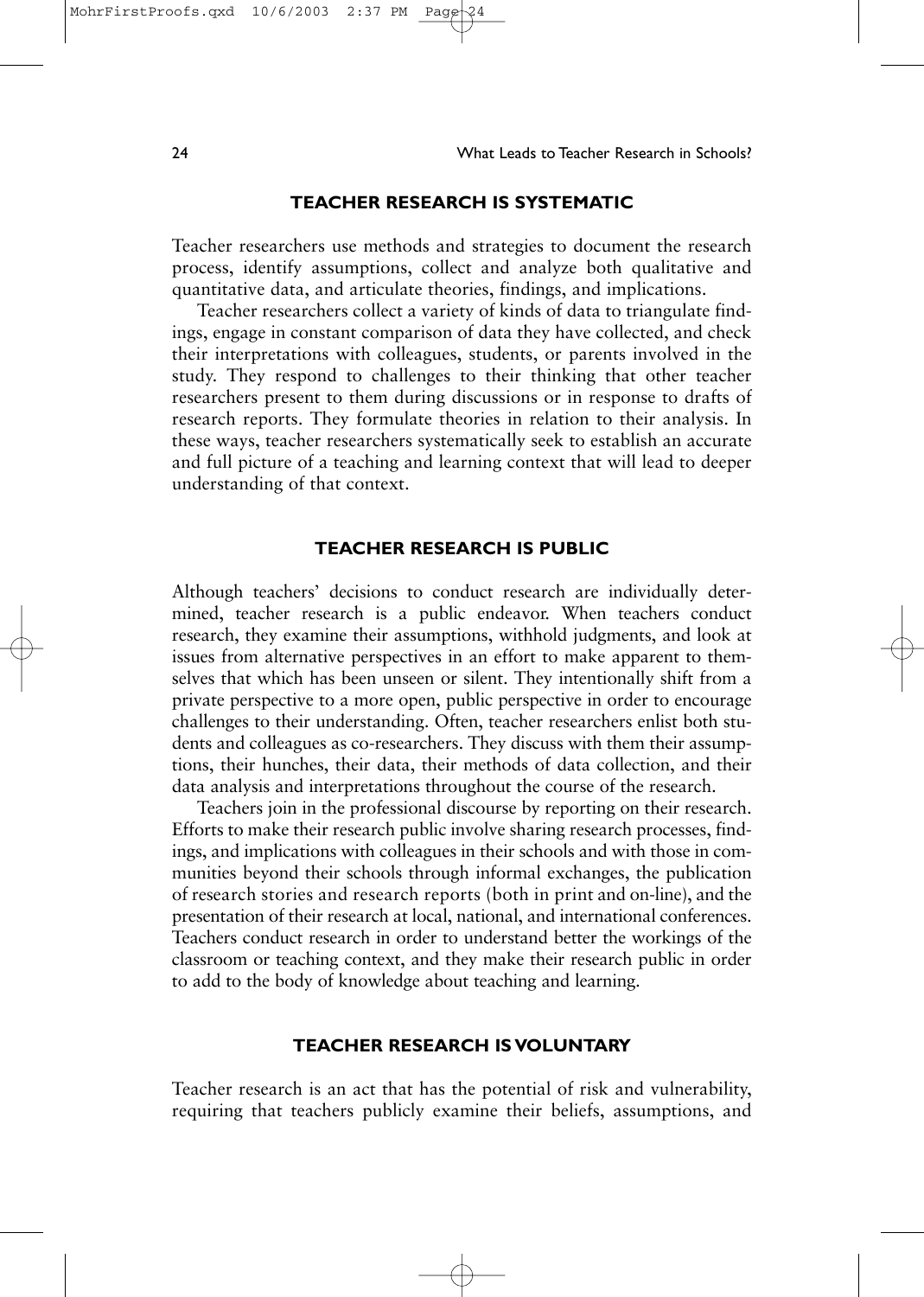#### Developing a Definition of Teacher Research 25

understandings related to their teaching practice. Therefore, the decision of whether or not to conduct teacher research remains the teacher's.

While teacher research is voluntary, it is also inclusive. It is conducted by preservice and beginning as well as experienced teachers, and it is of use to all teachers who wish to examine their practice, regardless of their level of expertise about teaching or research. Because teacher research is both voluntary and inclusive, teachers are not evaluated on the basis of whether or not they conduct teacher research nor on the merits of research projects they undertake.

#### **TEACHER RESEARCH IS ETHICAL**

Teacher researchers' primary responsibility is to their students, and their students are the primary beneficiaries of their work. They strive to collect data that is representative, often checking with students to confirm the significance and value of the data. They seek student affirmation of their interpretations and acknowledge discrepancies between their interpretations and those of their students.

They invite challenges to their tentative findings by discussing their research with students and colleagues, and they search for additional classroom data that presents confirming or disconfirming perspectives. They obtain permission to quote students or use their work samples, and they are careful to protect information that would compromise the privacy of their students, community members, or colleagues. They report both their successes and their failures, in an attempt to better understand their teaching and the learning of their students.

### **TEACHER RESEARCH IS CONTEXTUAL**

Teacher research requires description of the context for teaching and learning. Rather than attempt to control for variables, teacher researchers strive to define, articulate, and elucidate the context as a whole, to reveal the assumptions at work within the context, and to uncover the connections as well as tensions among elements of that context.

Teacher research both shapes and is shaped by its context. Their research questions reflect teachers' current understanding of their topics, their students, and their teaching context. As teacher researchers gain insight through data collection and analysis, what they learn determines their future research steps. At the same time, they develop new ways of interpreting the events in their classrooms and responding to their students. In turn, those new interpretations and responses can evoke new responses